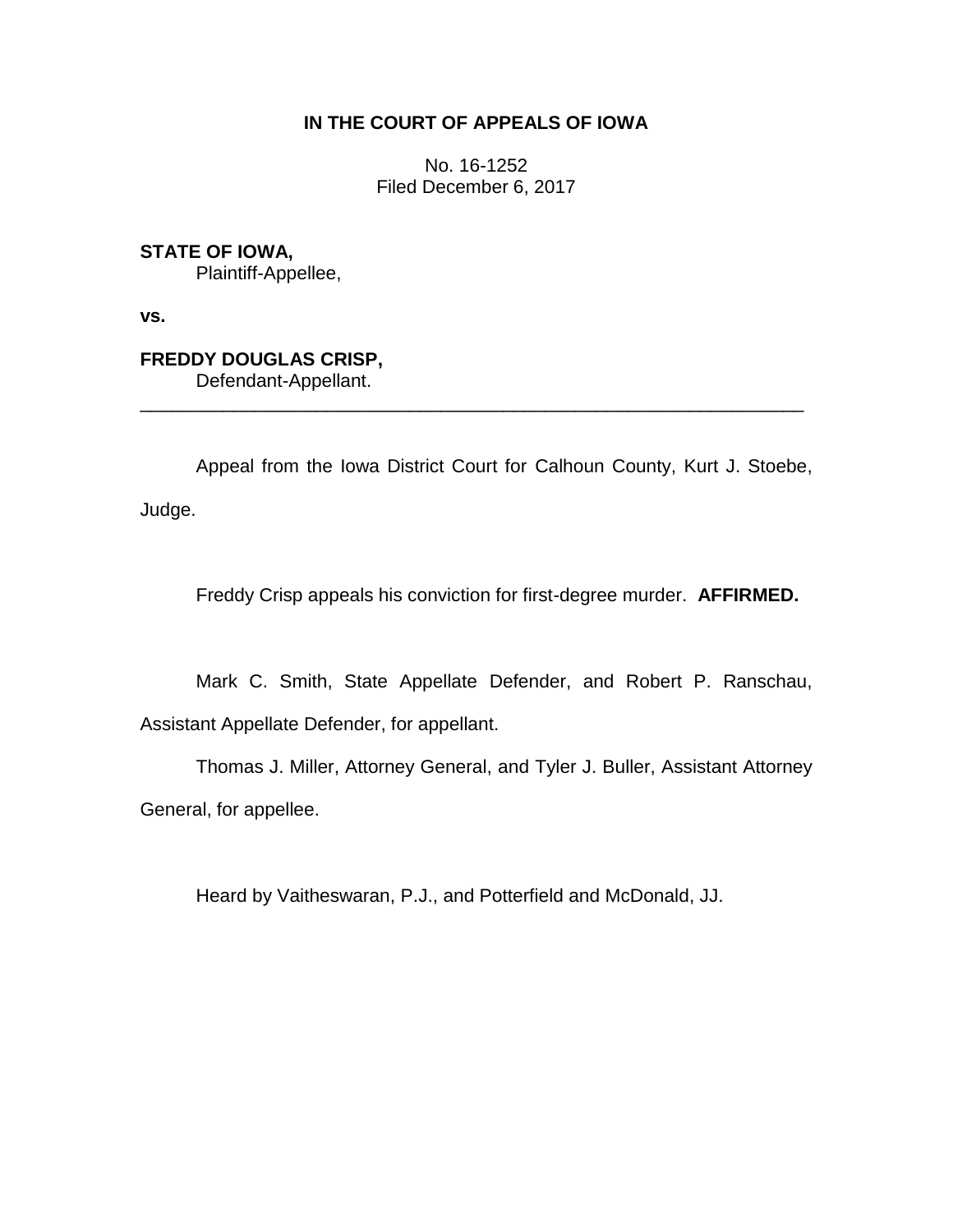### **VAITHESWARAN, Presiding Judge.**

Freddy Crisp shot his friend Dale Potter after a day and night of drinking. A jury found him guilty of first-degree murder. On appeal, Crisp challenges (1) the sufficiency of the evidence supporting the jury's finding of guilt, (2) his trial attorney's failure to object to an inference-of-malice jury instruction, and (3) the district court's denial of his motions for new trial. Crisp also raises several pro se claims.

### *I. Sufficiency of the Evidence*

The jury was instructed the State would have to prove the following elements of first-degree murder:

1. On or about the 10th day of November, 2015, the Defendant shot Dale Potter.

2. Dale Potter died as a result of being shot by the Defendant.

3. The Defendant acted with malice aforethought.

4. The Defendant acted willfully, deliberately, premeditatedly,

and with specific intent to kill Dale Potter.

5. The Defendant was not justified.

Crisp concedes he shot Potter and Potter died as a result of being shot. He argues

"[t]he evidence presented by the prosecution does not show that [he] acted with

malice aforethought, premeditation, or acted willfully, premeditatedly, or with the

specific intent to kill," as specified in the third and fourth elements of the instruction.

In his view, "[t]he effects of alcohol, along with the shock of shooting someone

would certainly place someone in a state of bewilderment."

The jury was instructed on malice aforethought as follows:

1. "Malice" is a state of mind which leads one to intentionally do a wrongful act to the injury of another out of actual hatred, or with an evil or unlawful purpose. It may be established by evidence of actual hatred, or by proof of a deliberate or fixed intent to do injury. It may be found from the acts and conduct of the Defendant, and the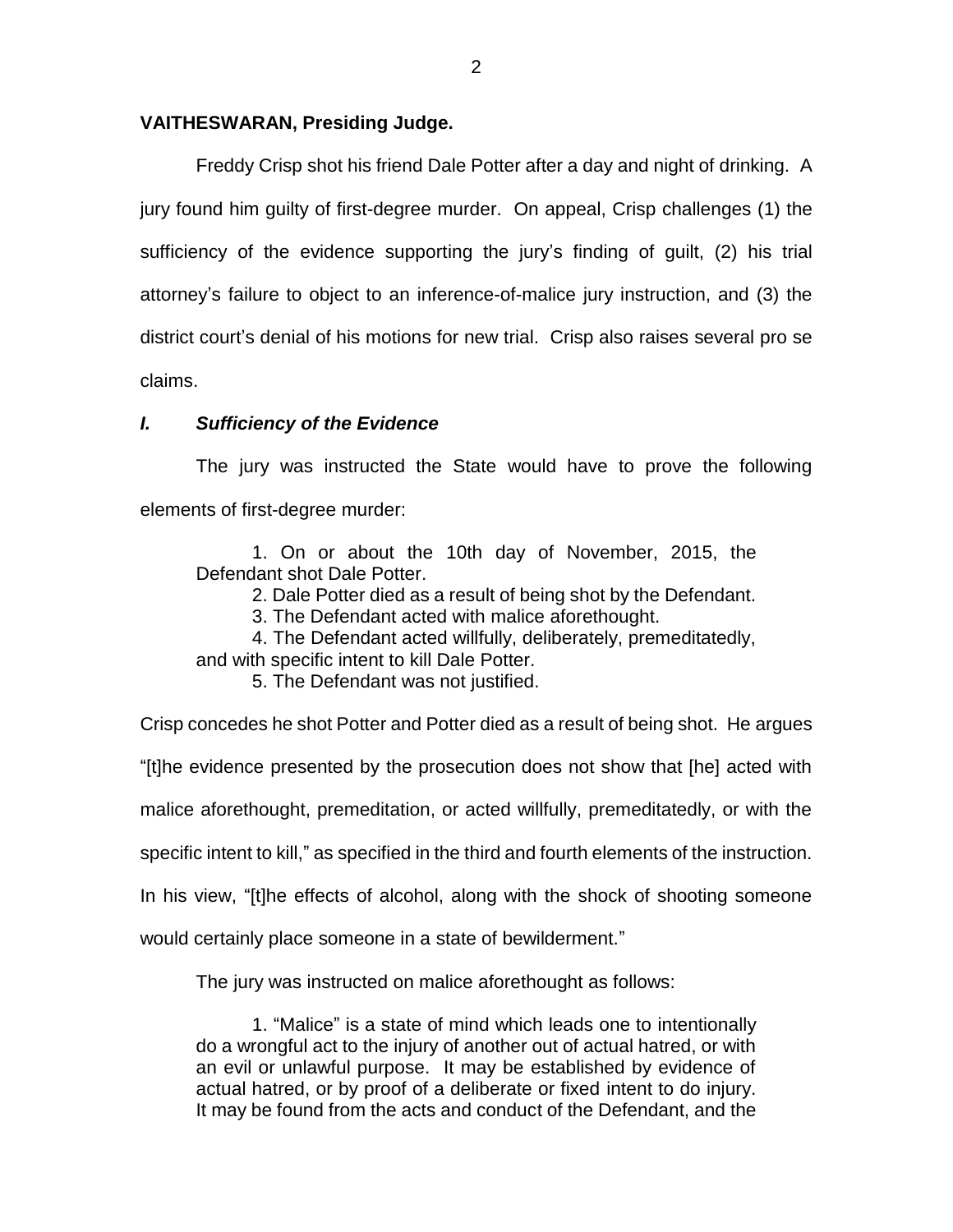means used in doing the wrongful and injurious act. Malice requires only such deliberation that would make a person appreciate and understand the nature of the act and its consequences, as distinguished from an act done in the heat of passion.

2. "Malice aforethought" is a fixed purpose or design to do some physical harm to another which exists before the act is committed. It does not have to exist for any particular length of time.

Malice aforethought may be inferred from the Defendant's use of a dangerous weapon.

The jury also received the following definitions of "willfully," "deliberately," "premeditatedly," and "specific intent":

3. "Willful" means intentional or by fixed design or purpose and not accidental.

4. "To deliberate" is to weigh in one's mind, to consider, to contemplate, or to reflect.

5. "Premeditate" is to think or ponder upon a matter before acting.

6. "Specific intent" means not only being aware of doing an act and doing it voluntarily but, in addition, doing it with a specific purpose in mind.

The State preliminarily argues Crisp failed to preserve error on his challenge to the "willfully" and "deliberately" components of the fourth element. We agree Crisp's attorneys did not mention those words in their motion for judgment of acquittal. But the definitions of those words were largely coextensive with the definitions of premeditation and specific intent. *See, e.g.*, *State v. Schlitter*, 881 N.W.2d 380, 391 (Iowa 2016) ("'Willfully' is defined either as 'said or done deliberately or intentionally' or 'established by proof of intentional and deliberate conduct undertaken with a bad purpose, in disregard for the rights of another, or contrary to a known duty.'" (quoting *State v. Leckington*, 713 N.W.2d 208, 214 (Iowa 2006))). We conclude Crisp preserved error on his challenge to the sufficiency of the evidence supporting each component of the fourth element. We turn to the merits.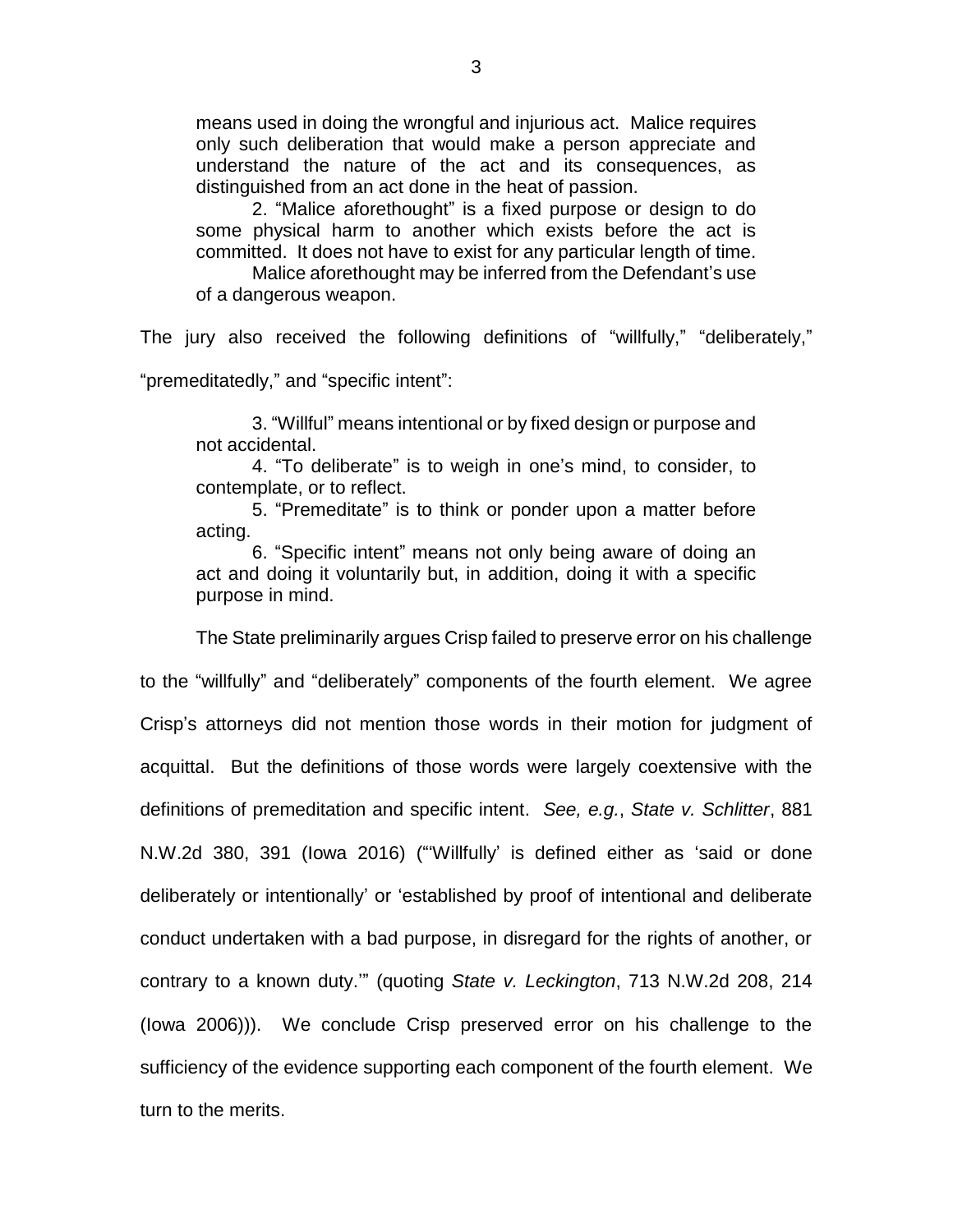The following evidence was presented at trial. According to Crisp's neighbor, Crisp and friend Dale Potter spent the afternoon drinking and hanging out outside Crisp's house. In time, they got into a "serious argument," with "yelling back and forth." Early the following morning, the pair left and returned in Crisp's truck. The neighbor saw the two sitting in the truck with the passenger door open. Soon, she heard "a very loud noise" and heard Crisp say, "[O]h, God, no, no, no." She looked out and noticed Potter "slumped over" in the truck.

Crisp went into his home and, according to his wife, woke her up, said he "needed [her] help," and "called 911." He had a gun, which she took from him and placed in a laundry basket. Law enforcement officers arrived shortly thereafter. Crisp admitted to a scuffle in the truck. He told the Assistant Rockwell Police Chief he shot Potter. He said nothing about acting in self-defense. One spent bullet casing was found in the truck. It was determined to have come from Crisp's gun.

Crisp's story changed over time. Initially, he asserted Potter pulled out his gun and threatened to commit suicide. Crisp attempted to wrest the gun from him and the gun accidentally discharged. He stated his own gun remained in its holster. After it became apparent the fatal wound came from Crisp's gun, he admitted to firing his gun.

As noted, malice aforethought may be inferred from the use of a dangerous weapon. A gun is a dangerous weapon. *See State v. Green*, 896 N.W.2d 770, 780 (Iowa 2017) (noting court has approved an inference instruction "when defendants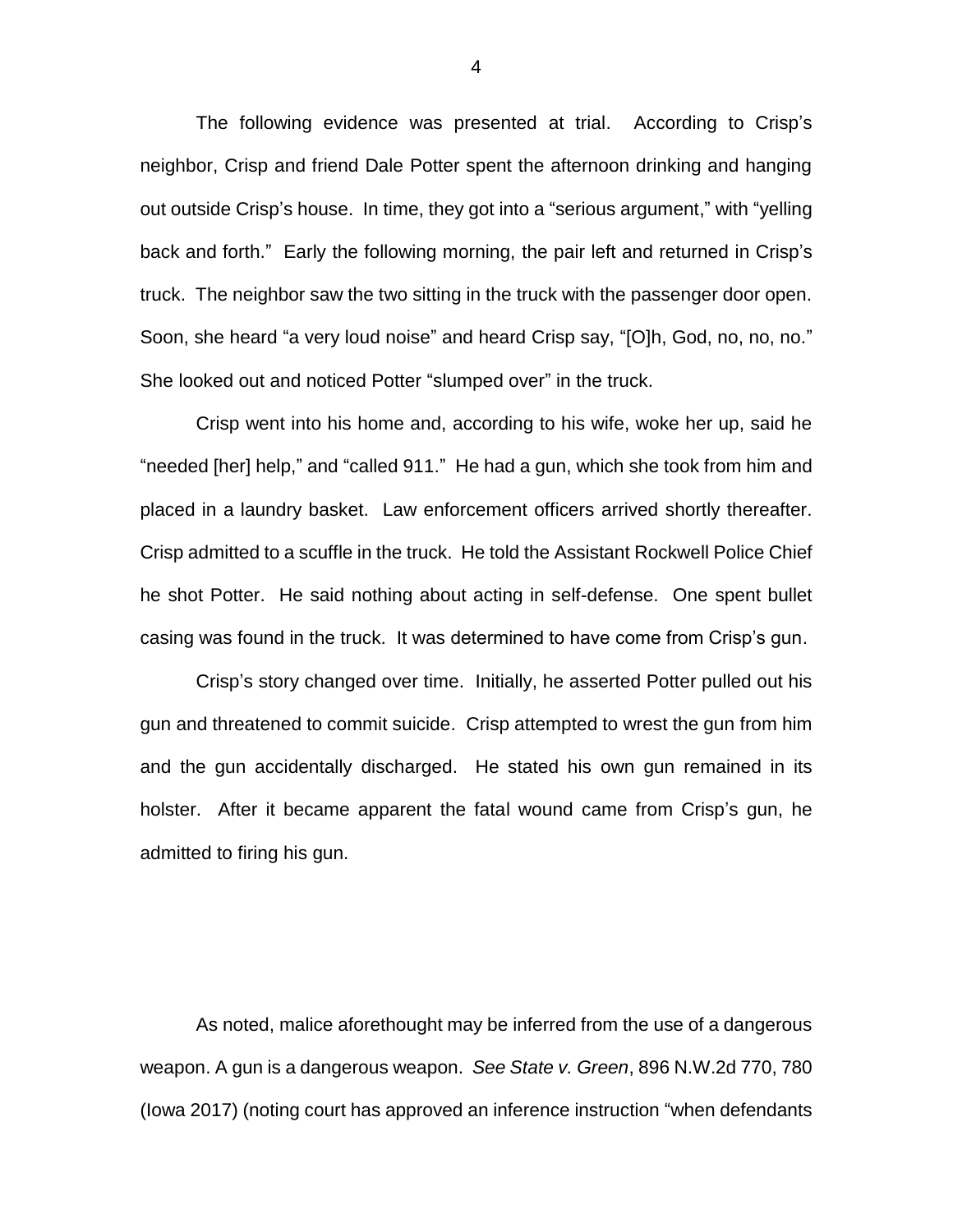discharged a firearm aimed at a victim"). A reasonable juror could have determined malice aforethought was proven.

A reasonable jury also could have surmised from evidence of an argument, a scuffle, and an inference Crisp removed his gun from its holster that he did not act accidentally but rather willfully, deliberatively, premeditatively, and with the specific intent to kill Potter. *See State v*. *Wilkens*, 346 N.W.2d 16, 20 (Iowa 1984) (stating "[p]remeditation and deliberation need not exist for any particular length of time" and concluding "the record sufficiently established defendant's opportunity to premeditate and deliberate before firing bullets into Harville's body at close range").

We recognize Crisp consumed alcohol for several hours. But "[t]he effect of [Crisp's] heavy drinking on formation of the requisite specific intent to kill was for the jury to determine." *See id*. at 20-21. It also was the jury's prerogative to give little credence to Crisp's evidence of justification. *See State v. Shanahan*, 712 N.W.2d 121, 135 (Iowa 2006) ("The jury members were free to give [the defendant's] testimony such weight as they thought it should receive."). We will discuss that evidence in more detail in our analysis of the district court's ruling on Crisp's new trial motion. Suffice it to say substantial evidence supported the jury's finding of guilt. *See id.* at 134 (setting forth standard of review).

#### *II***.** *Malice-Inference Jury Instruction*

Crisp challenges the district court's inference-of-malice instruction quoted above. He acknowledges, "The Iowa Supreme Court has approved use of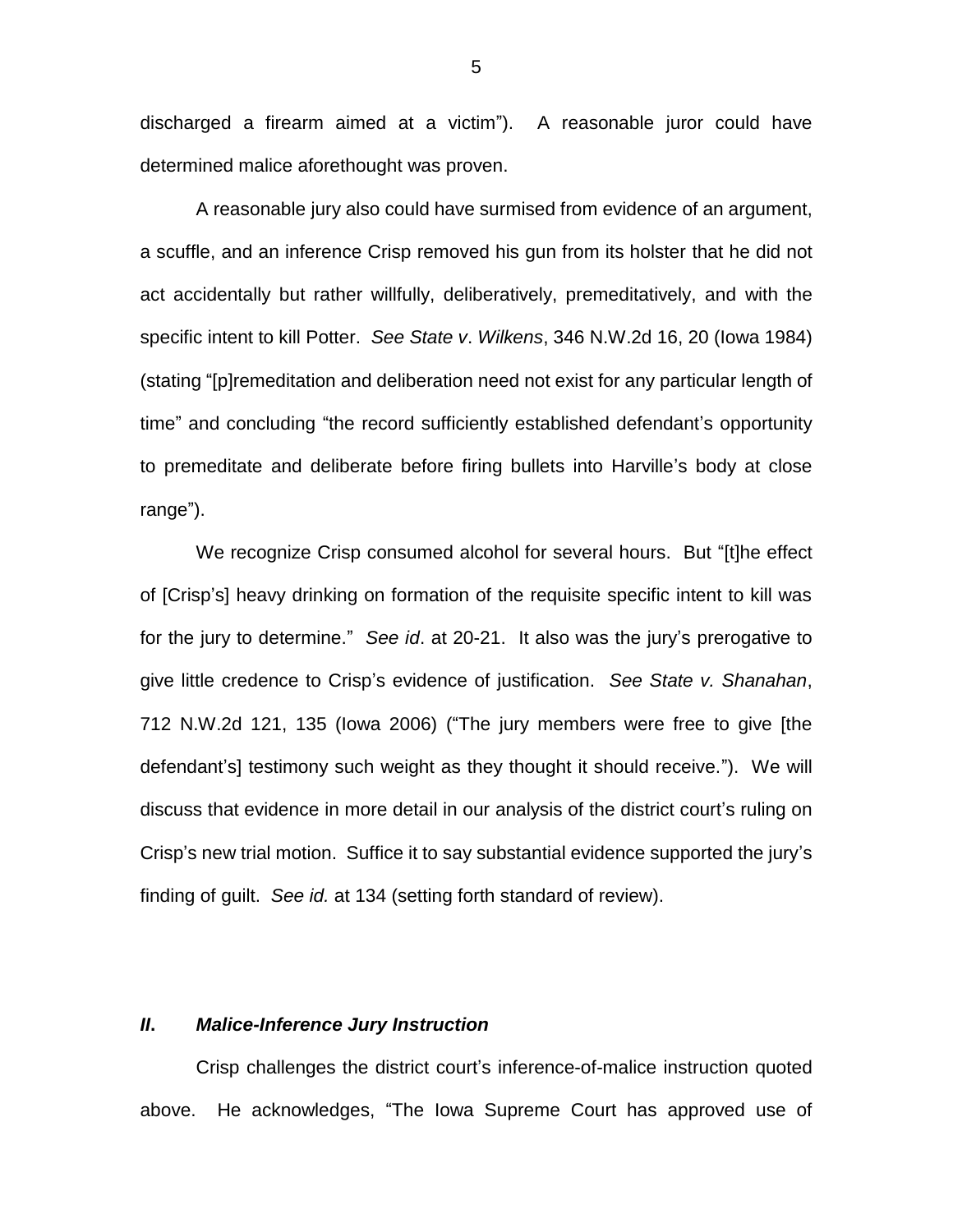inference instructions under appropriate circumstances and has recognized that such instructions are generally supported by Iowa law," but he contends, "The evidence presented at trial in the instant case did not support introduction of the inference instruction." He asserts his trial attorney was ineffective in failing to object to the instruction. To prevail, Crisp must show (1) counsel breached an essential duty and (2) prejudice resulted. *See Strickland v*. *Washington*, 466 U.S. 668, 687 (1984).

After Crisp filed his brief, the supreme court addressed the malice-inference instruction in *State v*. *Green*, 896 N.W.2d 770, 781 (Iowa 2017). The court reiterated its approval of the instruction, citing *State v*. *Ambrose*, 861 N.W.2d 550, 560 (Iowa 2015), for the proposition that the court has "permitted the practice of instructing juries on inferences of malice from certain evidence since 1858." *Green*, 896 N.W.2d at 780-81. Although the court stated "[t]here may be circumstances where it would not be appropriate to infer malice," including where "the defendant had adequate provocation or fear of imminent bodily harm to use the weapon," the court concluded the instruction was appropriate under the facts of that case. *Id*.

*Green* is controlling. The opinion reaffirmed longstanding precedent approving the malice-inference instruction and rejected the virtually identical contention that the instruction was inappropriate under similar circumstances. Counsel did not breach an essential duty in failing to challenge the instruction.

#### *III***.** *New Trial Motion*

Crisp filed a motion for new trial. Although he did not assert the jury's finding of guilt was against the weight of the evidence, the district court addressed the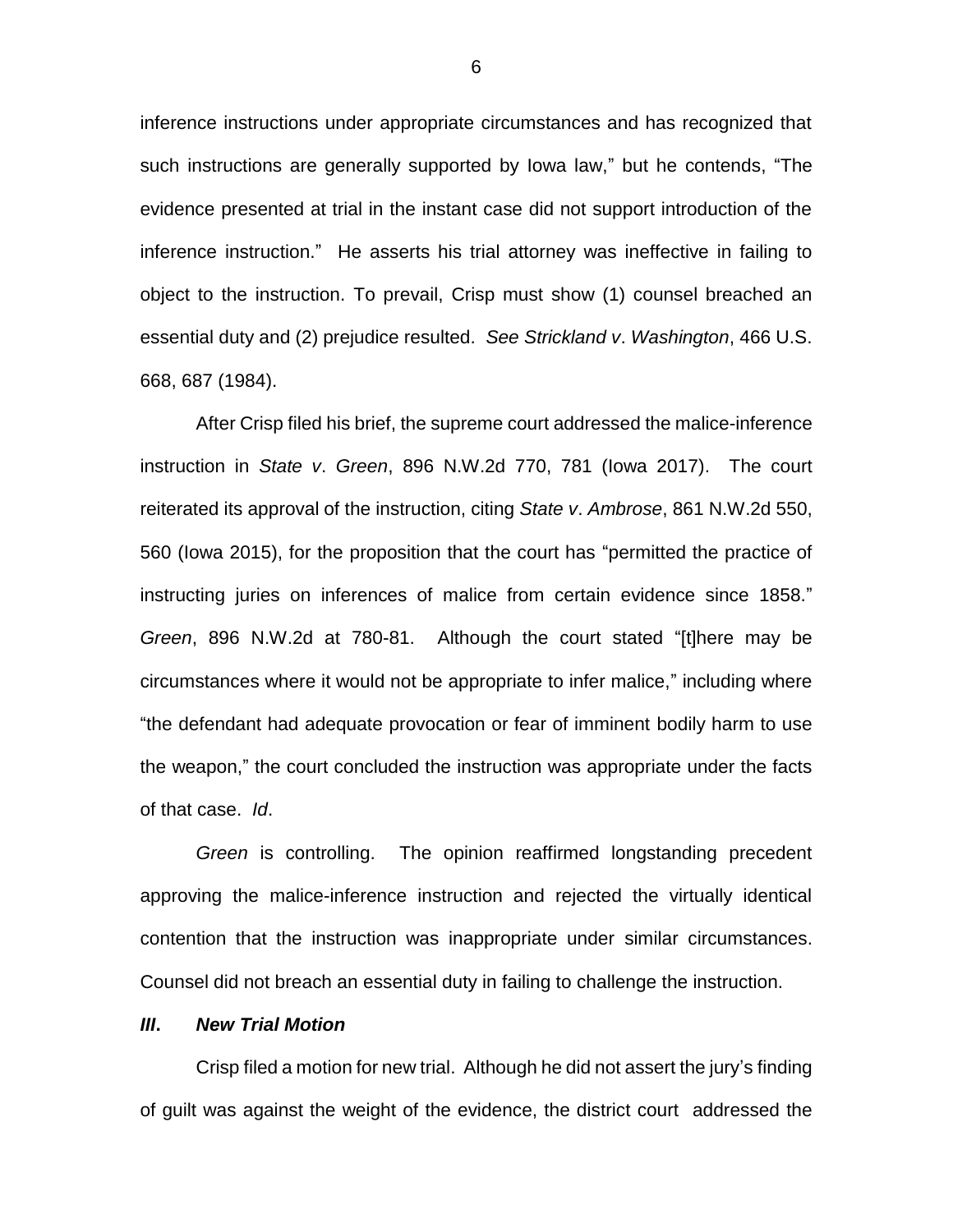question and concluded, "[T]he jury's verdict was not against the weight of the evidence."

On appeal, Crisp contends the district court "abused its discretion in ruling that the weight of the evidence supports the verdict." *See State v. Shorter*, 893 N.W.2d 65, 71 (Iowa 2017) (setting forth standard of review). He argues "the shooting was in self-defense," no State witness "could refute" his testimony, and the State's case "relie[d] on inferences and assumptions." Assuming without deciding error was preserved and recognizing the district court did not expressly weigh the evidence, we discern no abuse of discretion. *See State v. Maxwell*, 743 N.W.2d 185, 193 (Iowa 2008) (noting we "are allowed to review the record to determine whether a proper basis exists to affirm the district court's denial of [the defendant's] motion for new trial").

On direct examination, Crisp admitted his original rendition of events was untrue. What truly prompted the shooting, he said, were Potter's statements "[a]bout his wanting to rape or have sex with [Crisp's] daughter" and Potter's punch to his lip. But, on cross-examination, Crisp retracted his assertion that Potter's words moved him to shoot Potter, stating, "I've been in situations where fellows have said things about my daughters before." As for the punch to his lip, he told law enforcement officers he initiated the scuffle.

Crisp's self-defense testimony was similarly problematic. While he testified he shot Potter after Potter threatened his life, he admitted he did not tell the 911 dispatcher he feared for his life. He also conceded he "could have just gotten out of the car." Given the inconsistencies in Crisp's statements, we conclude the jury's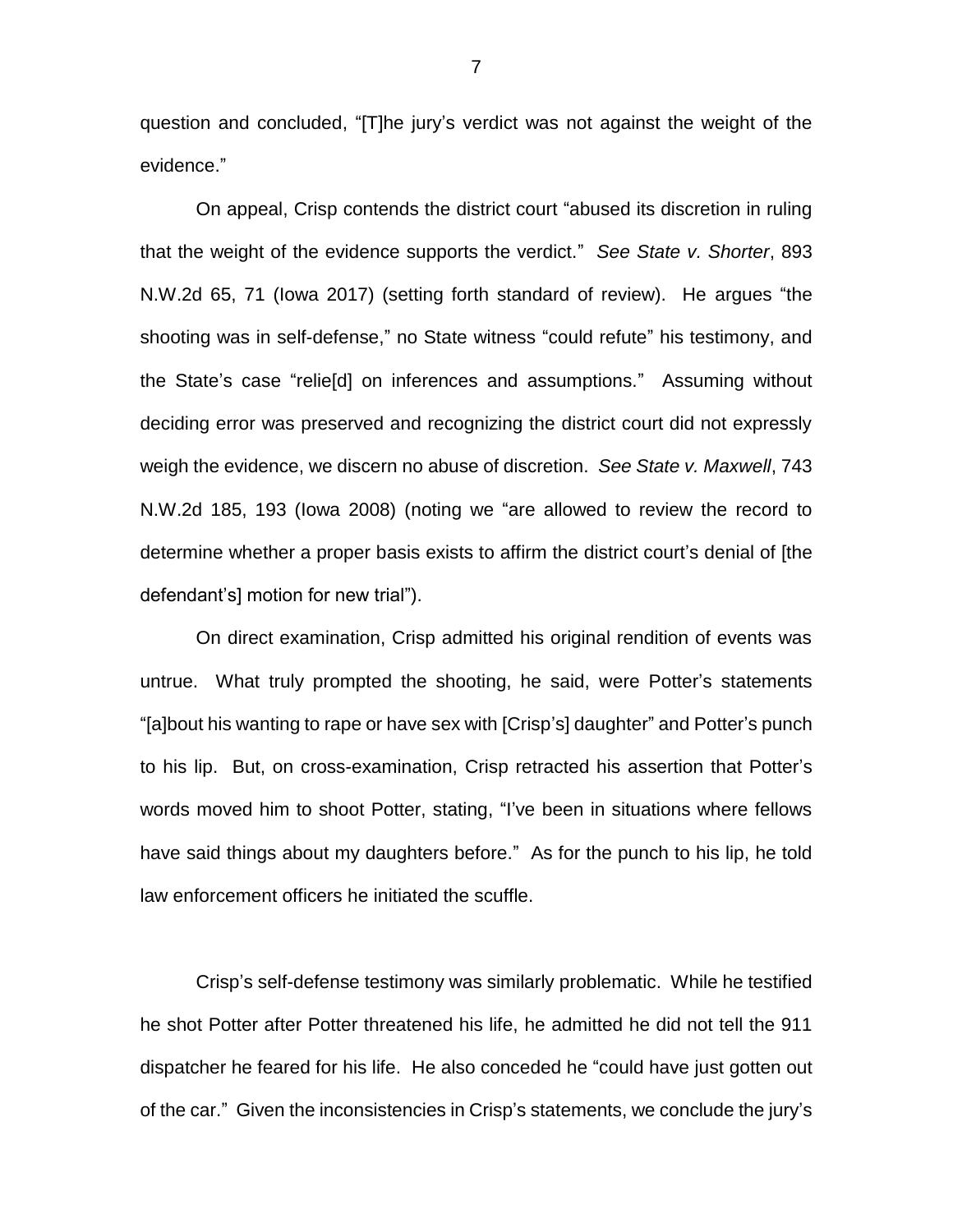finding of guilt was not contrary to the weight of the evidence and the district court did not abuse its discretion in denying Crisp's new trial motion under the *State v. Ellis*, 578 N.W.2d 655, 656 (Iowa 1998) standard.

#### *IV. Pro Se Claims*

Crisp raises several arguments in a pro se brief, apparently under an ineffective-assistance-of-counsel rubric. The claims do not appear to be the same ineffective-assistance claims raised in a pro se new trial motion and rejected by the district court. Crisp now takes issue with counsel's failure to (1) assist him with his pro se new trial motion; (2) raise an intoxication defense; (3) object to claimed prosecutorial misconduct during closing argument; (4) move for suppression of his custodial interrogation; (5) object to certain jury instructions, including the definitions of premeditate and justification; (6) challenge the district court's exclusion of certain evidence pertaining to Potter; (7) challenge the qualifications of the medical examiner; and (8) challenge certain evidence.

"In a criminal case, an ineffective-assistance-of-counsel claim 'need not be raised on direct appeal from the criminal proceedings in order to preserve the claim for postconviction relief purposes.'" *State v. Thorndike*, 860 N.W.2d 316, 319 (Iowa 2015) (quoting Iowa Code § 814.7(1) (2015)). "However, a defendant may raise such a claim on direct appeal if he or she has 'reasonable grounds to believe that the record is adequate to address the claim on direct appeal.'" *Id.* (quoting Iowa Code § 814.7(2)).

The record is inadequate to address the first four claims. We preserve those claims for postconviction relief.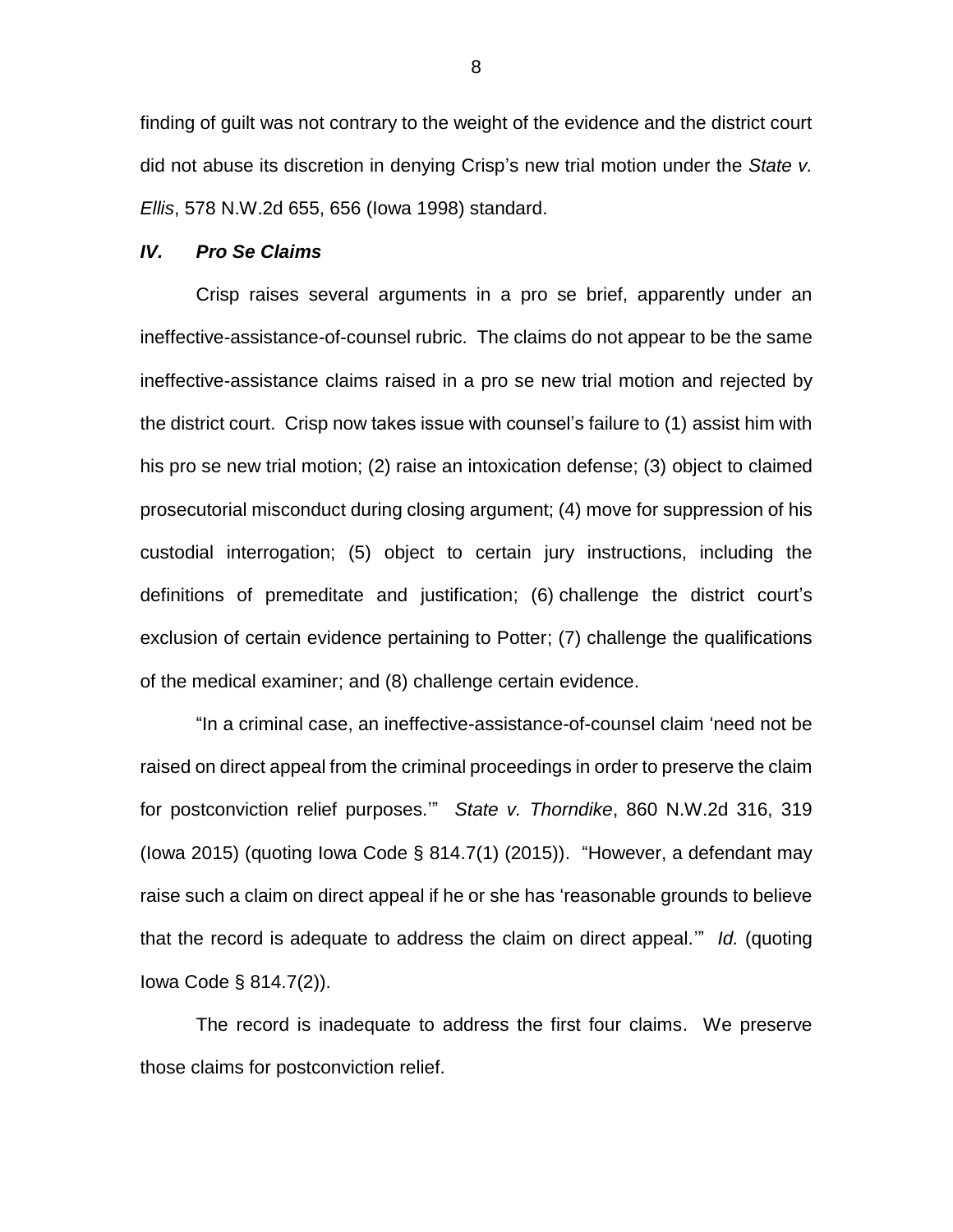The record is adequate to address Crisp's challenges to several jury instructions. On our review of those instructions and our de novo review of the record, we conclude they accurately stated the law and were supported by the evidence, and Crisp's attorneys did not breach an essential duty in failing to challenge them.

The record is also adequate to address Crisp's challenge to the exclusion of evidence indicating Potter may have been on an FBI watch list and may have had a "RAP" sheet. The State and defense thoroughly discussed the issue at a hearing on the State's motion in limine, and the district court ruled the evidence would be unduly prejudicial. On our de novo review of the record, we agree the probative value of the evidence was substantially outweighed by the danger of unfair prejudice. Counsel did not breach an essential duty in "failing to have all of this evidence about Dale Potter heard at trial."

We turn to Crisp's challenge to the medical examiner's qualifications. Crisp claims:

The curriculum vitae . . . of Dr. Jonathan Thompson shows that he is not a surgeon but only a pathologist. The law is clear that the medical examiner has to be a physician and surgeon or osteopathic physician and surgeon and this medical examiner does not meet the criteria of Iowa law. Dr. Thompson cannot be considered an expert under Iowa law to be a medical examiner.

We find the record adequate to address this claim.

Iowa Code section 691.5 provides, "The state medical examiner shall be a physician and surgeon or osteopathic physician and surgeon, be licensed to practice medicine in the state of Iowa, and be board certified or eligible to be board certified in anatomic and forensic pathology by the American board of pathology."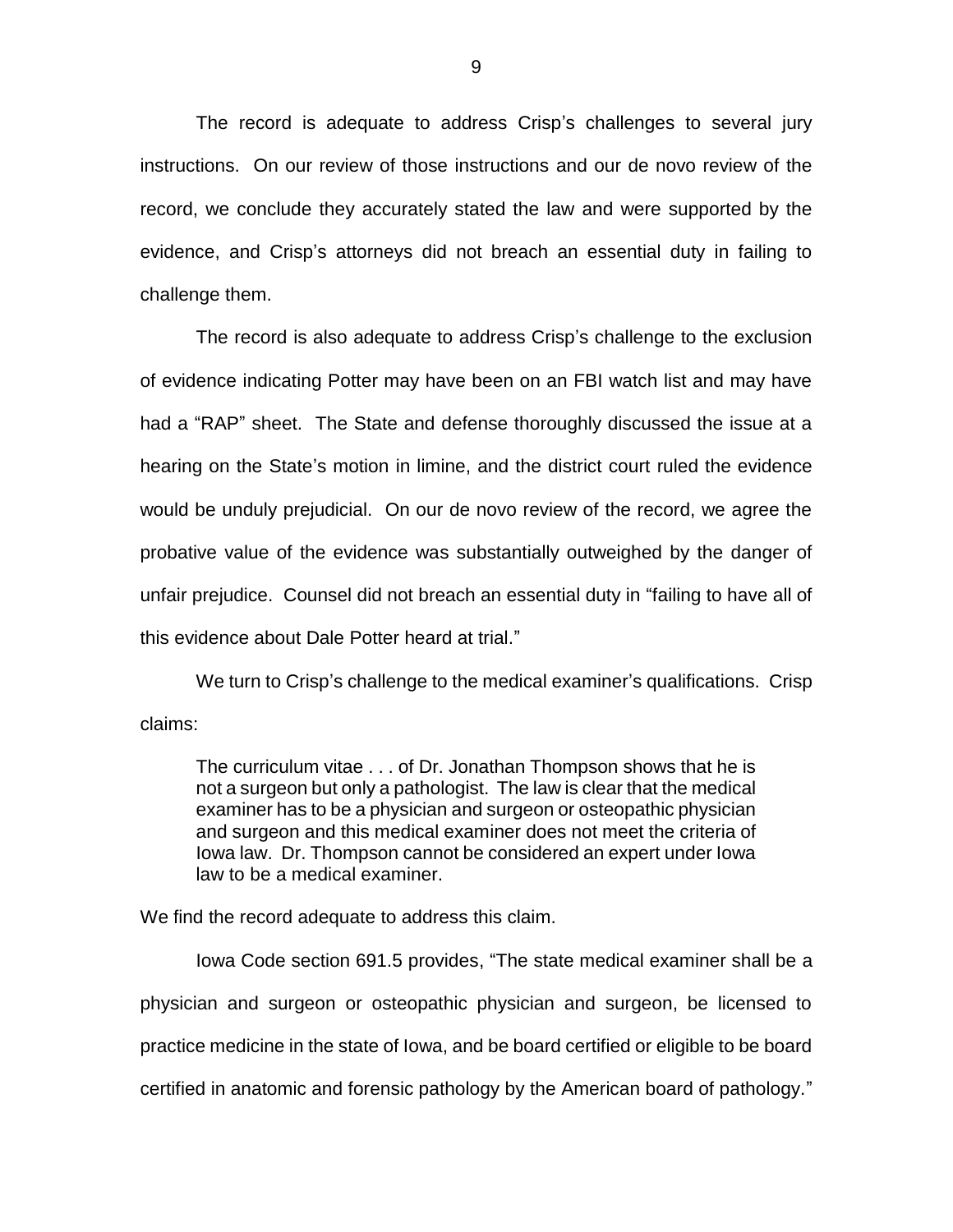*See also State v. Tyler*, 867 N.W.2d 136, 154 (Iowa 2015) ("Forensic pathologists are physicians who specialize in forensic pathology, meaning they received a Doctor of Medicine or a Doctor of Osteopathy, spent at least four years in a residency program, and then spent another year in a forensic pathology fellowship."). Dr. Thompson testified he was an associate medical examiner with a medical degree, specializing "in the field of medicine called forensic pathology." He possessed credentials matching the credentials specified in section 691.5. Accordingly, counsel did not breach an essential duty in failing to challenge his credentials.

We are left with Crisp's pro se challenge to the sufficiency of the evidence. As discussed, his trial attorneys raised a challenge to the sufficiency of the evidence but, in Crisp's view, they did not thoroughly explore certain evidence such as the punch he sustained, the absence of his DNA on Potter's gun, and the absence of blood on Potter's gun. To the contrary, his attorneys competently cross-examined the State's witnesses and elicited testimony from Crisp on the salient issues. They did not breach an essential duty in failing to delve deeper into the evidence cited by Crisp.